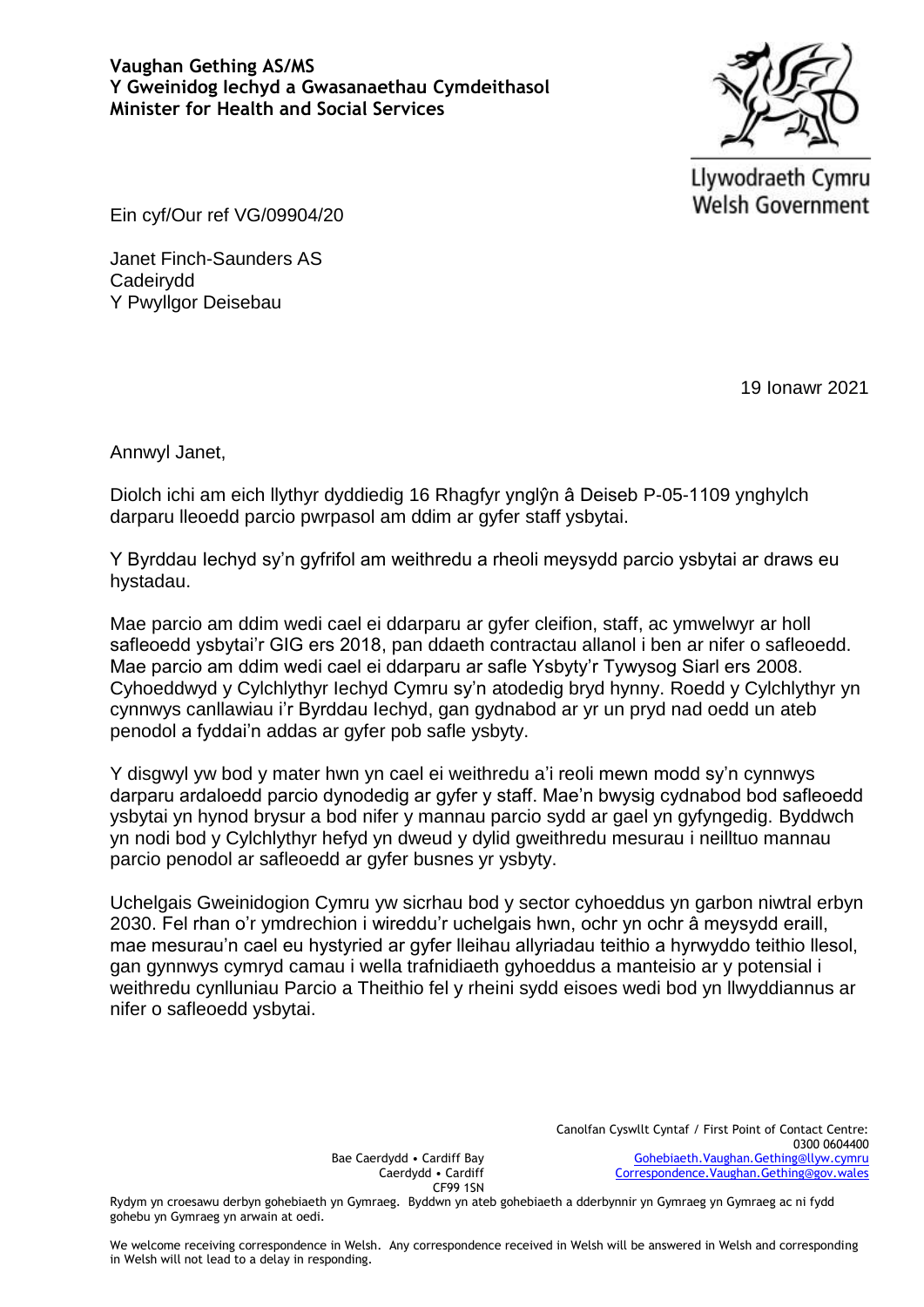Bydd Cynllun Cyflawni Strategol ar gyfer Datgarboneiddio GIG Cymru yn cael ei gyhoeddi yn gynnar yn y Flwyddyn Newydd. Bydd gan y Cynllun dargedau clir, uchelgeisiol, ac ymarferol ar gyfer helpu i sicrhau bod sector cyhoeddus Cymru yn garbon niwtral erbyn 2030. Ymysg y ffynonellau allyriadau eraill, bydd yn tynnu sylw at yr angen i leihau allyriadau teithio, ac yn targedu'r angen hwnnw.

Yn gywir,

Vaughan Getting

**Vaughan Gething AS/MS** Y Gweinidog Iechyd a Gwasanaethau Cymdeithasol Minister for Health and Social Services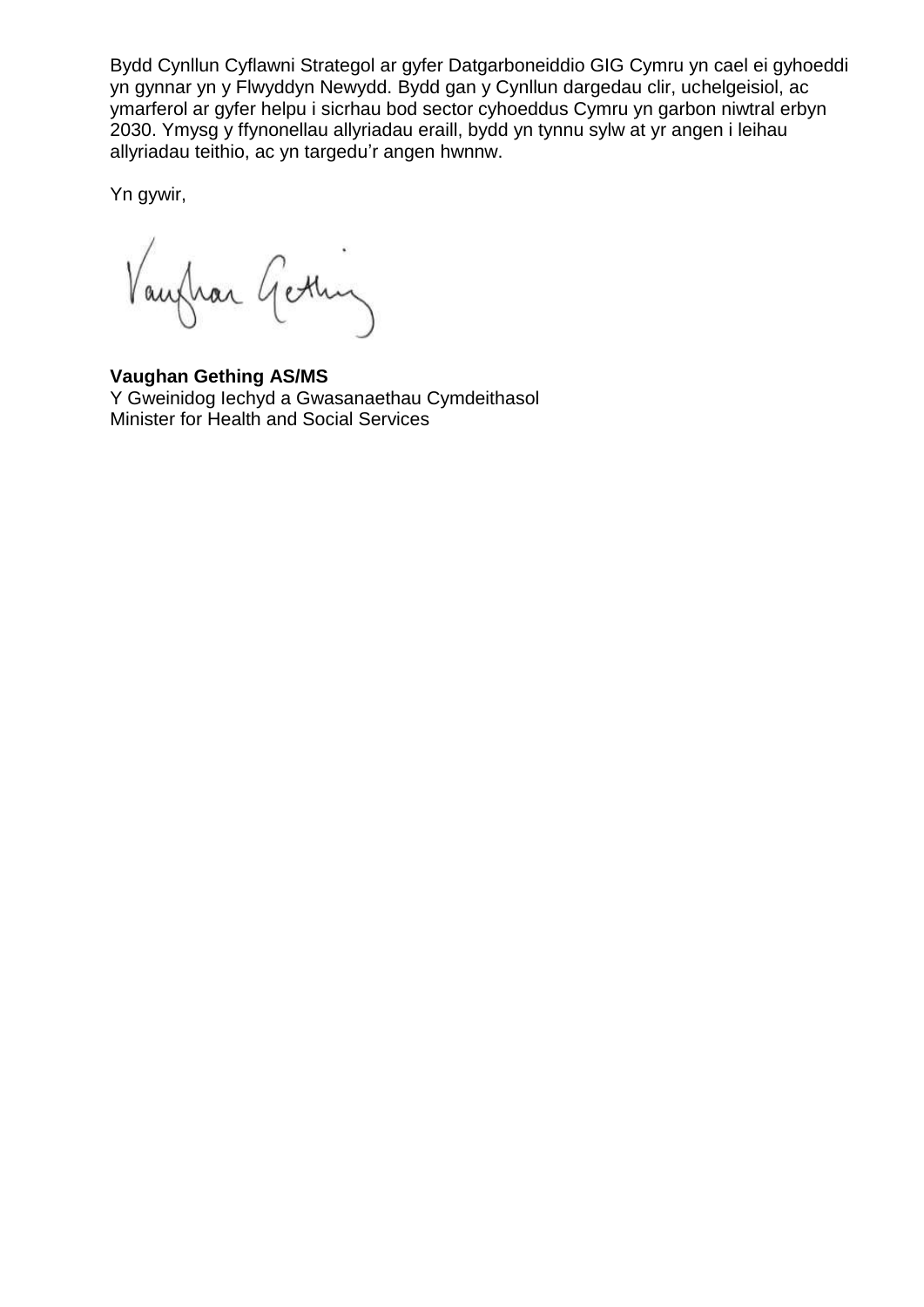**WHC (2018) 010**

# **WELSH HEALTH CIRCULAR**



**Issue Date:** 5 April 2018

Llywodraeth Cymru Welsh Government

**STATUS: ACTION** 

## **CATEGORY: FINANCE / ESTATES**

**Title:** Car parking management – guidance for NHS Wales

**Date of Expiry / Review – Under constant review**

**For Action by:** Health Board Chief Executives NHS Trust Chief Executives

**Action required by:**  Health Boards and NHS Trusts

**Sender:** Richard Barr, Capital, Estates & Facilities at Richard.barr@gov.wales or 0300 0253987

**HSSG Welsh Government Contact(s) :**  [Richard Barr, Capital,](mailto:Richard.barr@gov.wales) Estates & Facilities, Health & Social Services Group, Welsh Government Richard.barr@gov.wales Tel 0300 0253987

**Enclosure(s):**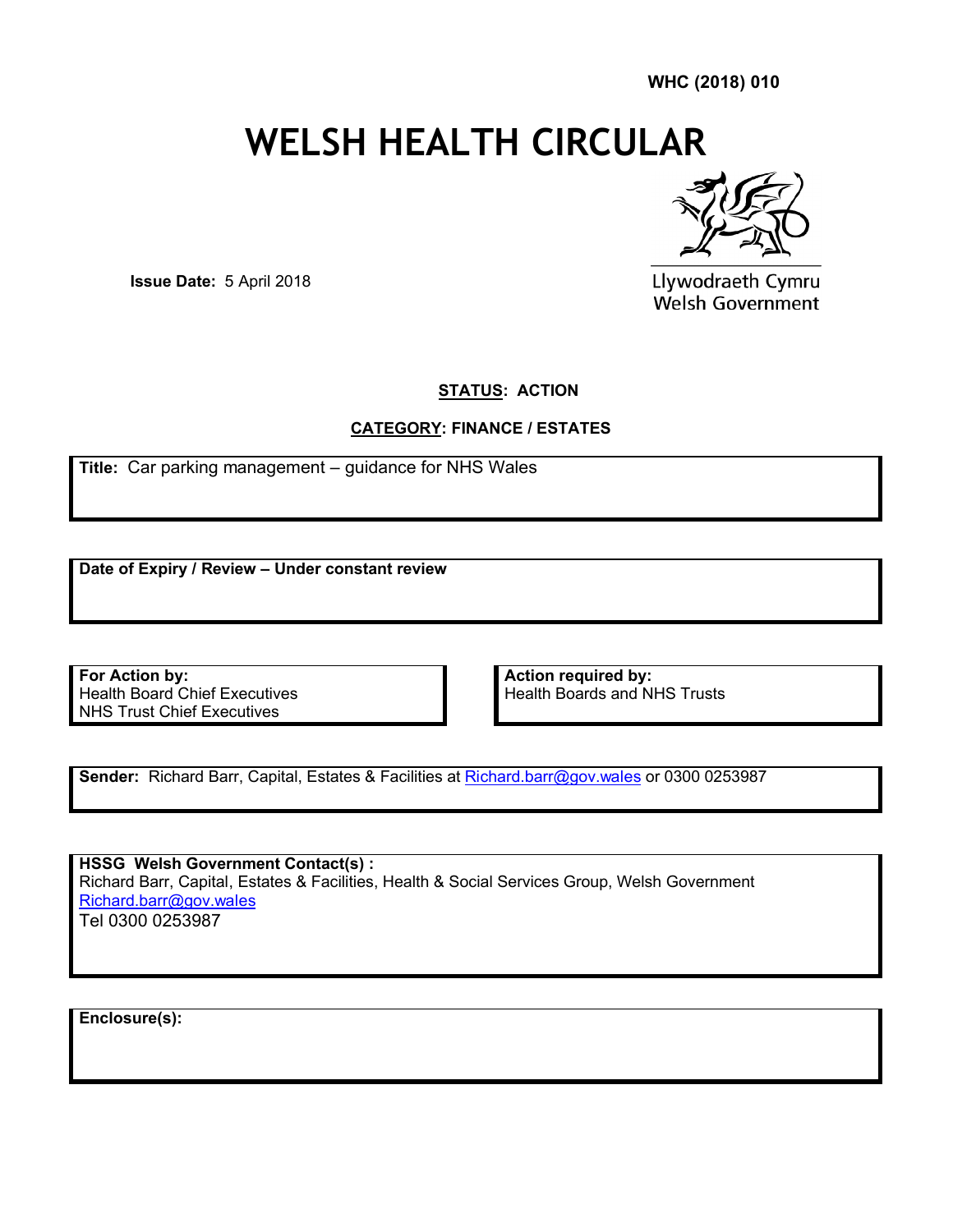Dear Colleague,

## **Summary**

The purpose of this circular is to notify and to clarify to all health boards and NHS Trusts arrangements for car parking at NHS hospital sites. This WHC sets out the procedure within NHS Wales concerning car parking charges and the management of car parking across the NHS in Wales.

As a consequence of this new guidance the previous circular '*WHC (2008) 011 Reform of Car Parking in NHS Hospitals'* has been revoked.

## **Background**

From 1<sup>st</sup> April 2008, free car parking has been provided at all NHS hospital sites for patient, staff and visitors. The only exceptions to this were where health boards had external contracts in place. The guidance explained that external contracts should not be reviewed or extended. There are three hospitals where there are external contracts in place all of which expire in 2018. When the contracts expire all parking across NHS Wales will be provided free of charge to patients, staff and visitors.

Health Boards and NHS Trusts will continue to be responsible for the management of car parking across their estate. The approach should be set out in your sustainable travel plans for your main hospital sites. This requirement is set out in '*WHC (2008) 058 Sustainable Travel Plans in NHS Wales (Site Specific,) to include Car Parking Plans'*. This WHC remains extant.

NHS Shared Services Partnership (NWSSP) visited all health boards and NHS Trusts in 2017 to discuss and share information on how the NHS organisations currently deal with car parking management issues. The Welsh Ambulance Services NHS Trust were not included in the programme of visits as their estate does not cover hospitals and similar facilities. The meetings with key NHS staff identified common issues across the NHS and best practice that could be shared.

It is recognised, that when free car parking is available across all hospital sites in Wales after September 2018, it may increase site traffic flow and access problems leading to further pressures on some sites that already have significant parking issues. This guidance sets out advice and best practice to be applied when managing car parking on hospital sites.

## **Policy**

The key themes for car parking management should be to:-

• Protect disabled parking spaces, maintain a safe traffic flow around sites and ensure clear and safe access routes for emergency vehicles are maintained;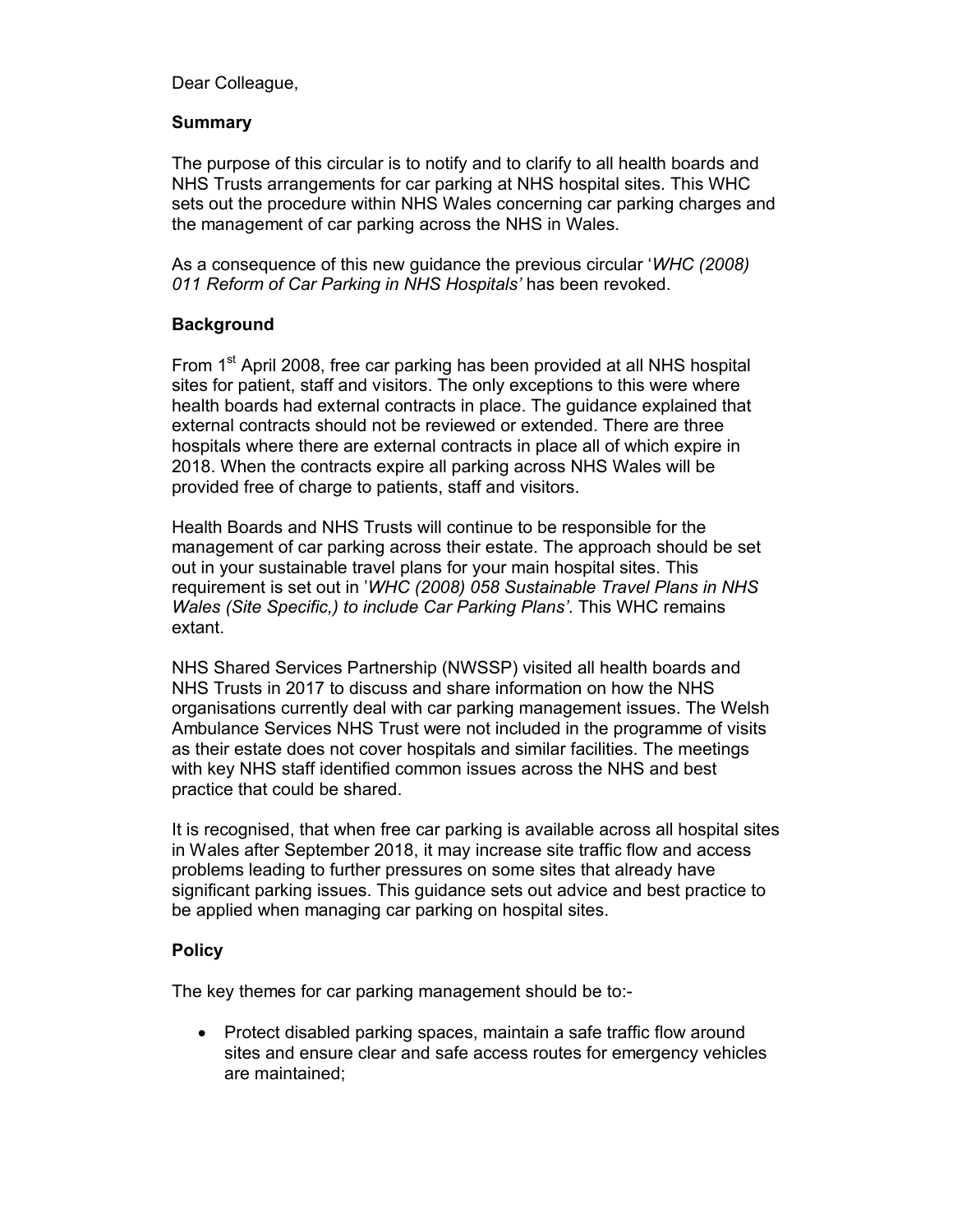- Encourage people to use alternative means of travel, reducing greenhouse gas emissions;
- Encourage the development of sustainable travel hubs; and
- Encourage people to only park on hospital sites for hospital related business.

### **Advice**

As all parking at NHS sites will be free of charge for patients, staff and visitors later this year the focus will need to be on the management of on site car parking.

There is an expectation that any enforcement measures would be proportionate and largely to address illegal parking and access issues. On some hospital sites it will also be necessary to control the possible use of parking spaces by commuters or others with no business at the hospital.

There are a number of ways that NHS organisations could look to alleviate car parking ranging from number plate recognition to park and ride schemes and this advice is not intended to be prescriptive. Major acute hospitals, for example, are likely to have significantly more car parking pressures than other hospital sites. Similar hospitals can have different parking issues. These can relate to their location, the footprint of their estate, the number of spaces etc. It would be impossible to have a one size fits all approach.

Whilst recognising the significant pressures there are in respect of car parking at a number of hospital sites there should be a clearly understood car parking management system. This should include clear signage and the system should be clearly understood by patients, staff and visitors and as far as possible the wider community.

For example, illegal car parking, that may cause access problems for emergency vehicles, should be treated differently to patients who are a few minutes over their allocated parking time following their appointment.

## **Good practice management arrangements**

As a result of the visits NWSSP identified a number of good practice management arrangements which NHS organisations should consider. These are set out below:-

- Management schemes should be consulted upon with staff, public/visitor groups and unions to determine the parameters such as the time limits etc;
- Management schemes should be well signposted at site entry and other locations;